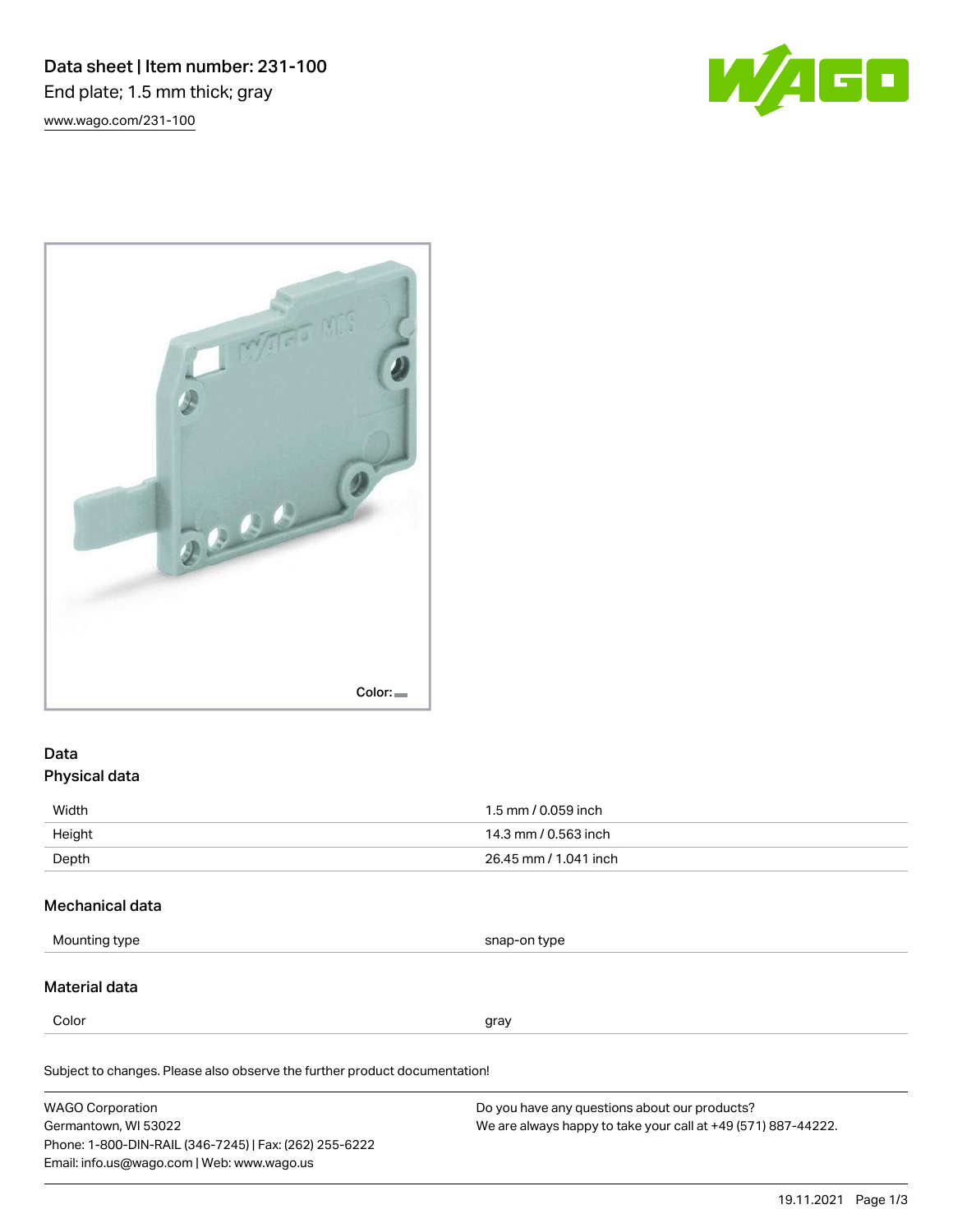[www.wago.com/231-100](http://www.wago.com/231-100)



| Fire load | 0.009 MJ                |
|-----------|-------------------------|
| Weight    | 0.3 <sub>g</sub><br>- 0 |

### Commercial data

| Product Group         | 3 (Multi Conn. System) |
|-----------------------|------------------------|
| PU (SPU)              | 200 (100) Stück        |
| Packaging type        | box                    |
| Country of origin     | DE                     |
| <b>GTIN</b>           | 4017332117081          |
| Customs tariff number | 8538906000             |

### Approvals / Certificates

#### Country specific Approvals

| Logo | Approval                               | <b>Additional Approval Text</b> | Certificate<br>name |
|------|----------------------------------------|---------------------------------|---------------------|
|      |                                        |                                 |                     |
| Æ    | <b>CSA</b><br>DEKRA Certification B.V. | C <sub>22.2</sub>               | 1466354             |

#### Ship Approvals

|            |                 |                                 | Certificate |
|------------|-----------------|---------------------------------|-------------|
| Logo       | Approval        | <b>Additional Approval Text</b> | name        |
|            | LR              | IEC 61984                       | 96/20035    |
| 旧<br>8 L N | Lloyds Register |                                 | (E5)        |

## Downloads Documentation

#### Additional Information

| Technical explanations                                                     | 2019 Apr 3                                    | pdf    | Download |
|----------------------------------------------------------------------------|-----------------------------------------------|--------|----------|
|                                                                            |                                               | 2.0 MB |          |
|                                                                            |                                               |        |          |
| <b>CAD files</b>                                                           |                                               |        |          |
| <b>CAE</b> data                                                            |                                               |        |          |
| ZUKEN Portal 231-100                                                       |                                               | URL    | Download |
| Subject to changes. Please also observe the further product documentation! |                                               |        |          |
| <b>MACO Corporation</b>                                                    | Do vou have any questions about our products? |        |          |

| <b>WAGO Corporation</b>                                |
|--------------------------------------------------------|
| Germantown, WI 53022                                   |
| Phone: 1-800-DIN-RAIL (346-7245)   Fax: (262) 255-6222 |
| Email: info.us@wago.com   Web: www.wago.us             |

Do you have any questions about our products? We are always happy to take your call at +49 (571) 887-44222.